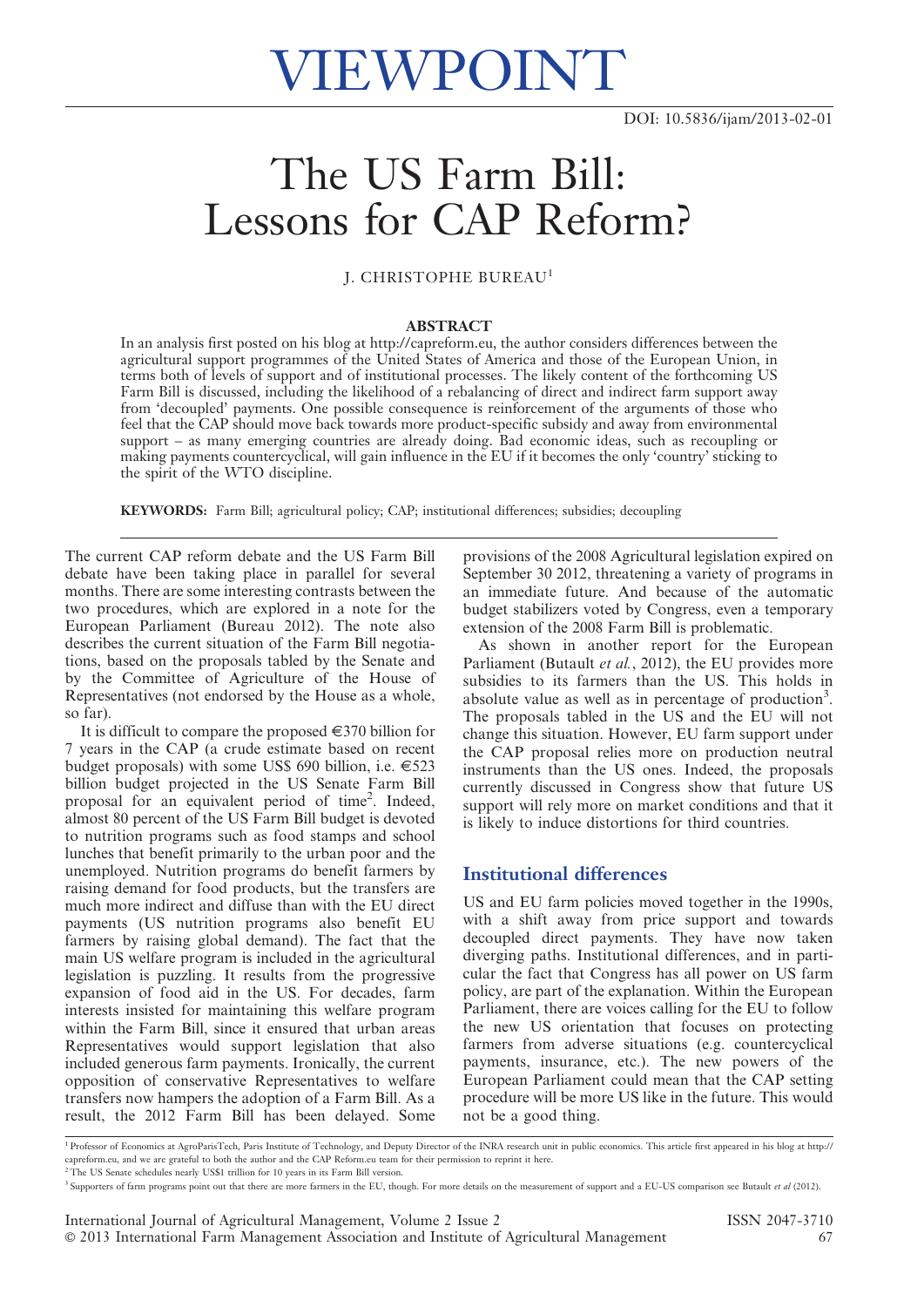The US Farm Bill procedure is hardly a worthy source of inspiration for the EU. The cleavage between Republican and Democrats in an election year has turned the debate on the Farm Bill into a partisan battlefield, with little attention paid to the general interest and even less to international commitments. In the Senate proposal, every vested interest seems to get its share of the taxpayer's money. Both the Senate and the House proposals maintain and even expand the budget for the most cost-inefficient policies, in particular the insurance subsidies whose ratio of the benefits for the farmers to the cost for taxpayers is particularly low as shown by Bruce Babcock (2011) in a recent report.

In the EU, the decision making process is not satisfactory, as shown by decades of petty bargaining for maximizing budget returns within the Council. However, the specific role of the EU Commission, codecision with the Council and the way the Parliament is elected make the procedure less subject to short term clientelism. For example, in the US House of Representatives, members are elected for two years from a local constituency and are therefore in permanent electoral campaign. The US procedure of working on scenarios as a difference with a 'baseline' is also a source of bias in Congress' decisions compared to the Commission's impact assessment. It leads to focus, somewhat artificially, on the fixed decoupled payments and conservation programs for budget cuts<sup>4</sup>.

# The US Farm Bill proposals

As we write this article<sup>5</sup>, the content of the future US Farm Bill is still uncertain. Some of the disagreements within Congress regarding the overall budget and the cuts in the nutrition program will be hard to solve. Within the House of Representatives, the Farm Bill proposal by the agricultural committee is not consistent with the budget cuts adopted by the budget committee. However, on the farm support issue, the House Committee and the Senate proposals share many common points and show the likely content of the future Bill.

The main budget cuts will take place in the nutrition programs (food stamps) and in conservation programs, especially those that rely on a 'land sharing' approach, i.e. on which conservations relies on land retirement. Most of the farm support programs will be maintained and the multiple layers of payments, some of them overlapping, will persist. The 'direct' (i.e. the decoupled) payments will be eliminated in both proposals. However, claims by Congress that "direct payments will be cut" are largely bogus: among the many different layers of direct payments, i.e. the marketing loans program, the countercyclical payments, the fixed direct payments, the insurance payments, the Average Crop Revenue Election payments, the disaster payments, etc. It is only the most decoupled and production neutral ones that will be cut. A paradox is that the measures that will be cut are part of the World Trade Organisation 'green box' measures, which are the ones that generate the smallest international distortions.

At the same time, schemes that isolate farmers from adverse conditions will be reinforced. Both the Senate and House Committee proposals include some enlarged insurance programs, as well as some 'shallow loss' payments that are triggered by a fall in income. The Senate Bill is particularly ambitious in this area, with revenue targets that adjust with market prices, countercyclical payments that are increasingly coupled to current production through higher target prices, and updated yields and base acreages. If, under the next Farm Bill, payments are made on planted acres instead of historical base acres as proposed by the Senate this would involve some 'recoupling' as benefits would be more closely tied to producer loss. This will create the potential for market-distorting behaviour and might also lead to larger payments under the WTO 'amber box'. Already, preliminary figures for 2012 suggest that if the US does not exceed its WTO commitments on domestic support, it is thanks to particular (and questionable) conventions used to notify crop insurance payments<sup>6</sup>.

# Consequences for the EU

The Congress proposals for the US Farm Bill have been criticized by most of the prominent US economists who think that many of the proposed payments are either useless, inefficient or encourage perverse behaviour (see for example Goodwin, Smith and Sumner (2012)). In the EU, recent declarations by some European Parliament's COMAGRI heavyweights suggest that they look at the US Congress proposals as a source of inspiration. Some of them propose making direct payments more countercyclical, which would require going back to product specific payments and giving up any attempt for environmental conditionality. Many want to water down the Commission's proposal for greening the CAP. Others press for more ambitious insurance programs. The example of the US situation, where the insurance system is such that each dollar of insurance net payment costs twice as much to the taxpayer, and where the layers of countercyclical payments means that the budget could vary by some US\$15 billion from one year to the other, should warn against such temptations.

Another consequence of the US Farm Bill debate for the EU is on the diplomatic side. In the 1990s, both the EU and the US found a source of inspiration in the other party's reforms. The move to decoupled payments in the 1985 and then 1996 Farm Bill was followed by the EU. This dynamics played a considerable role in the achievement and respect of a multilateral discipline, which helped the recovery of world prices and soothed international relations. In the 2000s, the US experienced

<sup>4</sup> The US procedure is differs from the Impact Assessment carried out by the European Commission. Rather, the Congressional Budget Office establishes a budgetary baseline which corresponds to the perpetuation of the current law over ten years, and estimates the costs of the reforms proposed as deviations to this baseline. A flaw of this procedure is that the CBO has based its 10 year projection on the current market situation. That is, all the impressive arsenal of payments that depend on market prices appear at almost zero cost over the 10 year period. This results in the largely artificial image that in the future, the fixed decoupled payments are the only ones that will use taxpayers' money. It may have played a role in the fact that Congress cuts mostly those payments that are seen as the most 'virtous' by economists.<br>
<sup>5</sup> November 2012

 $6$  See Box 4 and Box 6 in Bureau (2012)